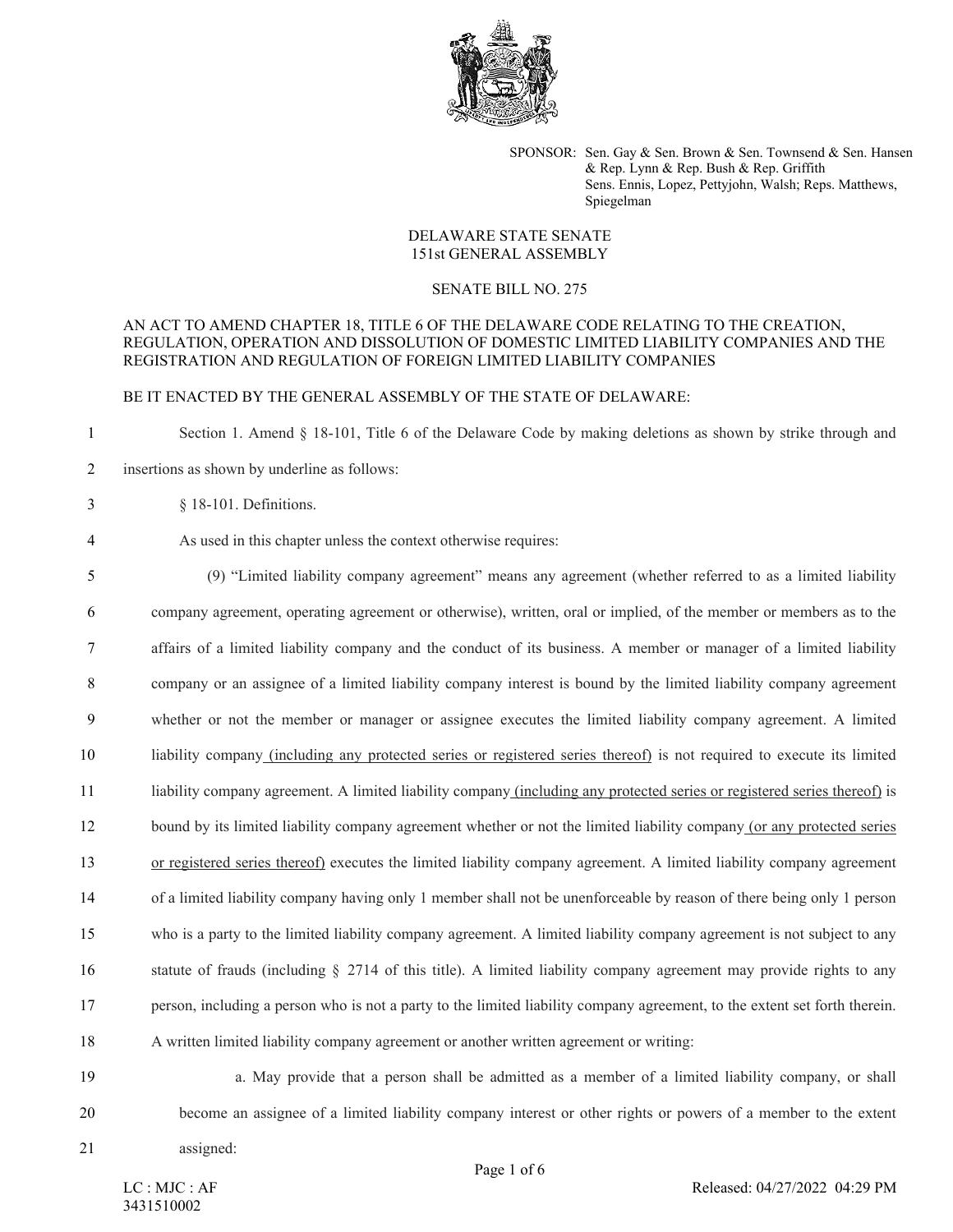| 22 | 1. If such person (or a representative authorized by such person orally, in writing or by other action                            |
|----|-----------------------------------------------------------------------------------------------------------------------------------|
| 23 | such as payment for a limited liability company interest) executes the limited liability company agreement or                     |
| 24 | any other writing evidencing the intent of such person to become a member or assignee; or                                         |
| 25 | 2. Without such execution, if such person (or a representative authorized by such person orally, in                               |
| 26 | writing or by other action such as payment for a limited liability company interest) complies with the                            |
| 27 | conditions for becoming a member or assignee as set forth in the limited liability company agreement or any                       |
| 28 | other writing; and                                                                                                                |
| 29 | b. Shall not be unenforceable by reason of its not having been signed by a person being admitted as a                             |
| 30 | member or becoming an assignee as provided in paragraph (9)a. of this section, or by reason of its having been                    |
| 31 | signed by a representative as provided in this chapter-chapter; and                                                               |
| 32 | c. May consist of 1 or more agreements, instruments or other writings and may include or incorporate one                          |
| 33 | or more schedules, supplements or other writings containing provisions as to the conduct of the business and                      |
| 34 | affairs of the limited liability company or any series thereof.                                                                   |
| 35 | Section 2. Amend § 18-109, Title 6 of the Delaware Code by making deletions as shown by strike through and                        |
| 36 | insertions as shown by underline as follows:                                                                                      |
| 37 | § 18-109. Service of process on managers and liquidating trustees.                                                                |
| 38 | (b) Service of process shall be effected by serving the registered agent (or, if there is none, the Secretary of State)           |
| 39 | with 1 copy of such process in the manner provided by law for service of writs of summons. In the event service is made           |
| 40 | under this subsection upon the Secretary of State, the plaintiff shall pay to the Secretary of State the sum of \$50 for the use  |
| 41 | of the State of Delaware, which sum shall be taxed as part of the costs of the proceeding if the plaintiff shall prevail therein. |
| 42 | In addition, the Prothonotary or the Register in Chancery of the court in which the civil action or proceeding is pending         |
| 43 | shall, within 7 days of such service, deposit in the United States mails, by registered mail, postage prepaid, true and attested  |
| 44 | copies of the process, together with a statement that service is being made pursuant to this section, addressed to such           |
| 45 | manager or liquidating trustee at the registered office principal place of business of the limited liability company (if such     |
| 46 | address is known) and at the manager's or liquidating trustee's address last known to the party desiring to make such             |
| 47 | service.                                                                                                                          |
| 48 | Section 3. Amend § 18-113, Title 6 of the Delaware Code by making deletions as shown by strike through and                        |
| 49 | insertions as shown by underline as follows:                                                                                      |
| 50 | § 18-113. Document form, signature and delivery.                                                                                  |
| 51 | (b) Subsection (a) of this section shall not apply to:                                                                            |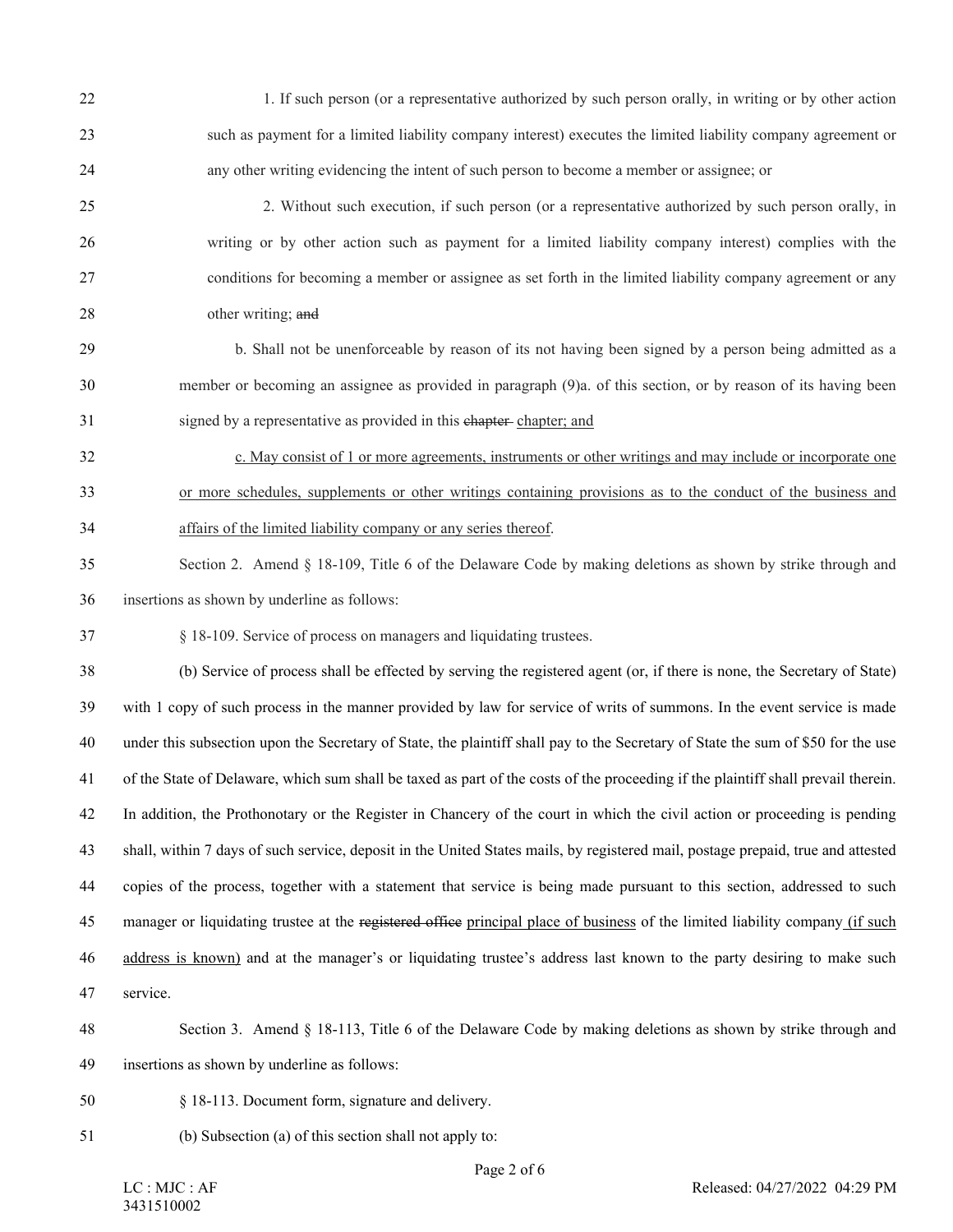52 (1) A document filed with or submitted to the Secretary of State, the Register in Chancery, or a court or other

53 judicial or governmental body of this State;

- 54 (2) A certificate of limited liability company interest, except that a signature on a certificate of limited liability 55 company interest may be a manual, facsimile, or electronic signature; and
- 56 (3) An act or transaction effected pursuant to §  18-104, §  18-105, or §  18-109 or subchapter IX or X of this 57 title.
- 58 The foregoing shall not create any presumption about the lawful means to document a matter addressed by 59 this subsection, or the lawful means to sign or deliver a document addressed by this subsection. A provision of the 60 limited liability company agreement shall not limit the application of subsection (a) of this section unless the provision 61 expressly restricts one or more of the means of documenting an act or transaction, or of signing or delivering a 62 document, permitted by subsection (a) of this section.
- 63 Section 4. Amend § 18-204, Title 6 of the Delaware Code by making deletions as shown by strike through and 64 insertions as shown by underline as follows:

65 § 18-204. Execution.

66 (d) The execution of a certificate by a person who is authorized by this chapter to execute such certificate

67 constitutes an oath or affirmation, under the penalties of perjury in the third degree, that, to the best of such person's

- 68 knowledge and belief, the facts stated therein are shall be true at the time such certificate becomes effective as provided in
- 69 this chapter.
- 70 Section 5. Amend § 18-212, Title 6 of the Delaware Code by making deletions as shown by strike through and 71 insertions as shown by underline as follows:
- 72 § 18-212. Domestication of non-United States entities.

73 (g) Prior to the filing of time a certificate of limited liability company domestication with the Office of the

74 Secretary of State becomes effective as provided in this chapter, the domestication shall be approved in the manner

75 provided for by the document, instrument, agreement or other writing, as the case may be, governing the internal affairs of

- 76 the non-United States entity and the conduct of its business or by applicable non-Delaware law, as appropriate, and a
- 77 limited liability company agreement shall be approved by the same authorization required to approve the domestication.
- 78 Section 6. Amend § 18-214, Title 6 of the Delaware Code by making deletions as shown by strike through and

79 insertions as shown by underline as follows:

80 § 18-214. Conversion of certain entities to a limited liability company.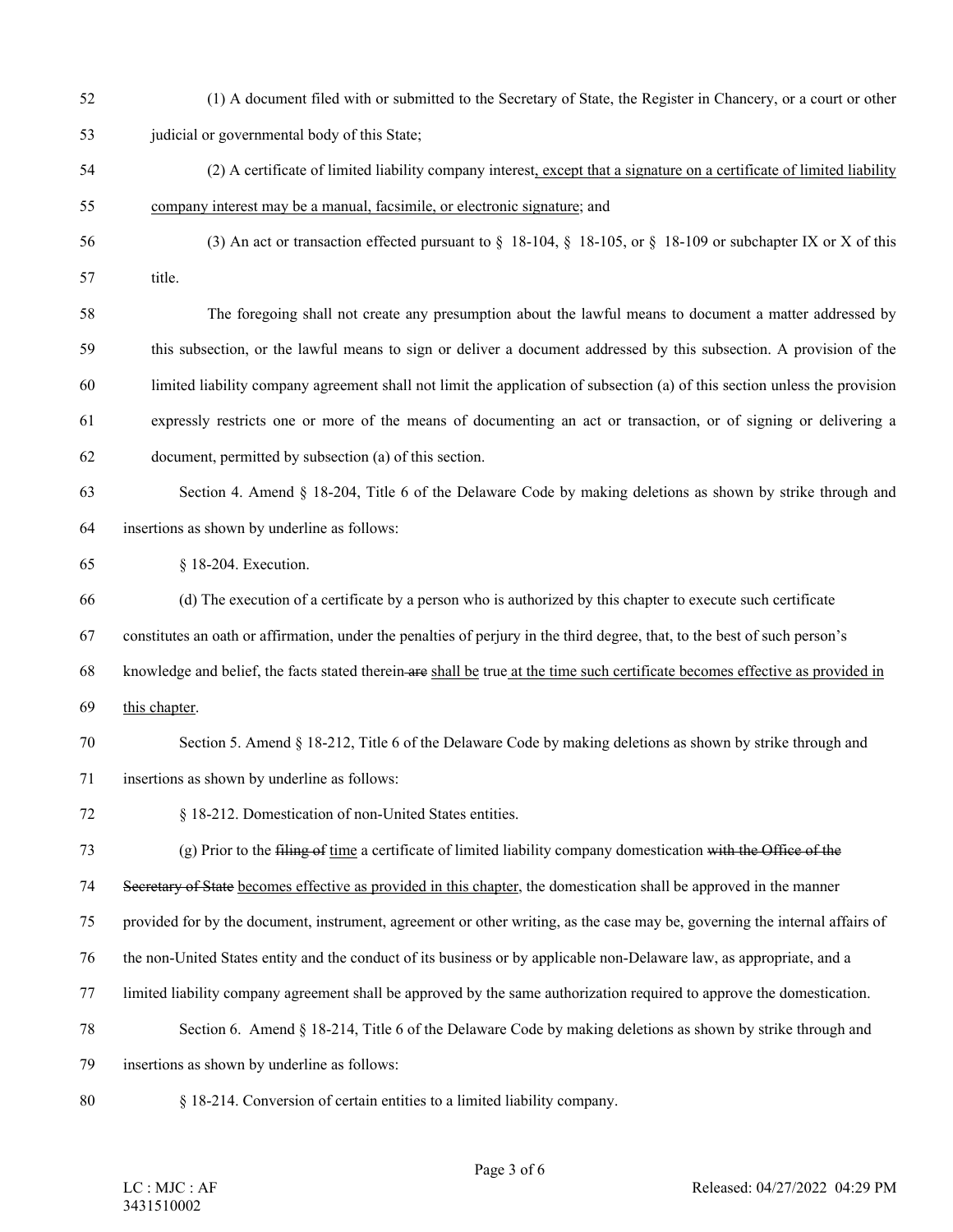- 81 (h) Prior to filing the time a certificate of conversion to limited liability company with the office of the Secretary
- 82 of State becomes effective as provided in this chapter, the conversion shall be approved in the manner provided for by the
- 83 document, instrument, agreement or other writing, as the case may be, governing the internal affairs of the other entity and
- 84 the conduct of its business or by applicable law, as appropriate and a limited liability company agreement shall be approved
- 85 by the same authorization required to approve the conversion.
- 86 Section 7. Amend § 18-1108, Title 6 of the Delaware Code by making deletions as shown by strike through and
- 87 insertions as shown by underline as follows:
- 88 § 18-1108. Cancellation of certificate of formation or certificate of registered series for failure to pay taxes.
- 89 (b) The certificate of registered series of a registered series shall be canceled if the annual tax due under § 18-1107
- 90 of this title for the registered series is not paid for a period of 3 years from the date it is due, such cancellation to be
- 91 effective on the third anniversary of such due date.
- 92 Section 8. Amend § 18-1109, Title 6 of the Delaware Code by making deletions as shown by strike through and 93 insertions as shown by underline as follows:
- 94 § 18-1109. Revival of domestic limited liability company.
- 95 (a) A domestic limited liability company whose certificate of formation has been canceled pursuant to § 18-104(d)
- 96 or, § 18-104(i)(4) or § 18-1108(a) of this title may be revived by filing in the office of the Secretary of State a certificate of
- 97 revival of limited liability company accompanied by the payment of the fee required by  $\S$  18-1105(a)(3) of this title and
- 98 payment of the annual tax due under § 18-1107 of this title and all penalties and interest thereon due at the time of the
- 99 cancellation of its certificate of formation. The certificate of revival of limited liability company shall set forth:
- 100 (1) The name of the limited liability company at the time its certificate of formation was canceled and, if such
- 101 name is not available at the time of revival, the name under which the limited liability company is to be revived;
- 102 (2) The date of filing of the original certificate of formation of the limited liability company;
- 103 (3) The address of the limited liability company's registered office in the State of Delaware and the name and

104 address of the limited liability company's registered agent in the State of Delaware;

- 105 (4) A statement that the certificate of revival of limited liability company is filed by 1 or more persons
- 106 authorized to execute and file the such certificate of revival to revive the limited liability company; and
- 107 (5) Any other matters the persons executing the certificate of revival of limited liability company determine to 108 include therein.
- 109 (b) The certificate of revival of limited liability company shall be deemed to be an amendment to the certificate of
- 110 formation of the limited liability company, and the limited liability company shall not be required to take any further action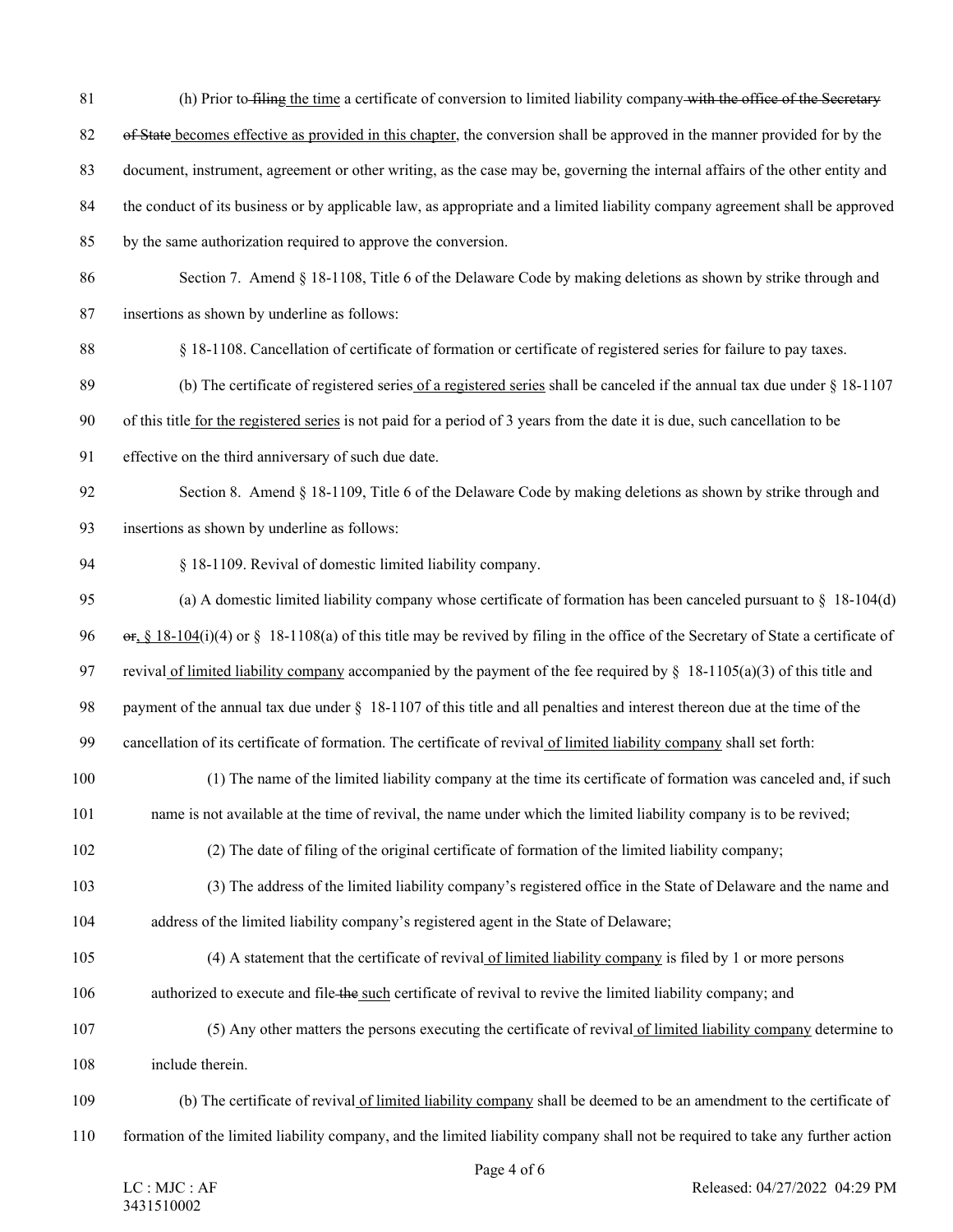111 to amend its certificate of formation under § 18-202 of this title with respect to the matters set forth in the such certificate 112 of revival.

113 (c) Upon the filing of a certificate of revival of limited liability company, a limited liability company and all, each 114 registered series thereof that have been formed and whose certificate of registered series has not been canceled prior to as a 115 result of the cancellation of the certificate of formation of the limited liability company pursuant to § 18-104(d), § 18- 116 104(i)(4) or § 18-1108(a) of this title, and each protected series thereof that has not been terminated and wound up, shall be 117 revived with the same force and effect as if its the certificate of formation of the limited liability company had not been 118 canceled pursuant to  $\S 18-104(d)$ ,  $\S 18-104(i)(4)$  or  $\S 18-1108(a)$  of this title. Such revival shall validate all contracts, acts, 119 matters and things made, done and performed by the limited liability company, its, any protected series or registered series 120 thereof, or by the members, managers, employees and agents of the limited liability company or such series during the time 121 when its the certificate of formation of the limited liability company was canceled pursuant to  $\S 18-104(d)$ ,  $\S 18-104(i)(4)$ 122 or § 18-1108(a) of this title, with the same force and effect and to all intents and purposes as if the certificate of formation 123 of the limited liability company had remained in full force and effect. All real and personal property, and all rights and 124 interests, which belonged to the limited liability company or any protected series or registered series thereof at the time its 125 the certificate of formation of the limited liability company was canceled pursuant to § 18-104(d), § 18-104(i)(4) or § 18- 126 1108(a) of this title or which were acquired by the limited liability company or any protected series or registered series 127 thereof following the cancellation of its the certificate of formation of the limited liability company pursuant to § 18-104(d), 128 § 18-104(i)(4) or § 18-1108(a) of this title, and which were not disposed of prior to the time of its the limited liability 129 company's revival, shall be vested in the limited liability company or the applicable protected series or registered series 130 after its the revival of the limited liability company as fully as they were held by the limited liability company or such series 131 at, and after, as the case may be, the time its the certificate of formation of the limited liability company was canceled 132 pursuant to § 18-104(d), § 18-104(i)(4) or § 18-1108(a) of this title. After-its revival, the revival of the limited liability 133 company, the limited liability company and any protected series or registered series thereof shall be as exclusively liable for 134 all contracts, acts, matters and things made, done or performed in its name and on its behalf the name of and on behalf of 135 the limited liability company or such series by its the members, managers, employees and agents of the limited liability 136 company or such series prior to its the limited liability company's revival as if its the certificate of formation of the limited 137 liability company had at all times remained in full force and effect. 138 Section 9. This Act shall become effective August 1, 2022.